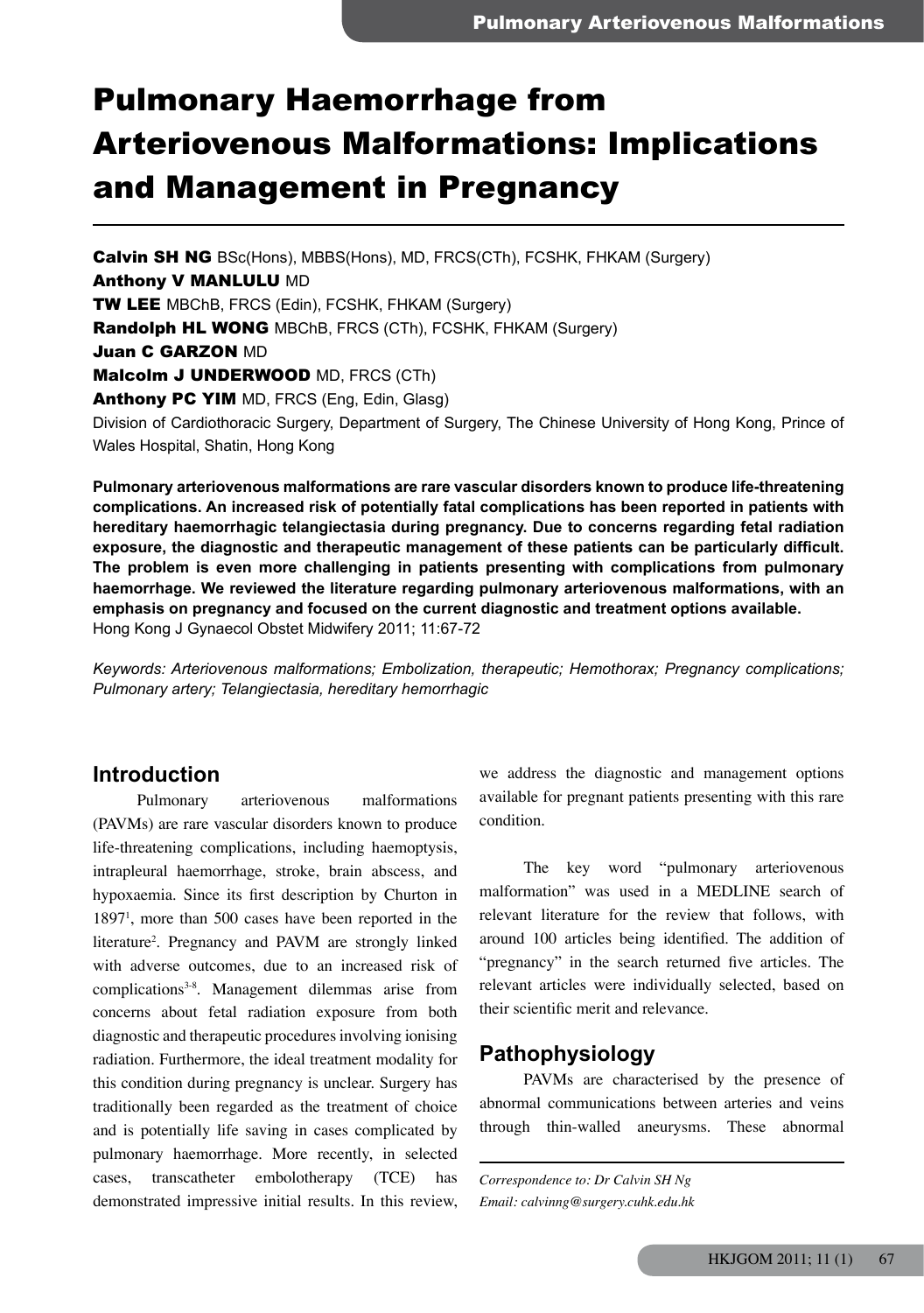vascular channels function as direct right-to-left shunts; associated clinical features are dyspnoea, fatigue, cyanosis and polycythemia, in the presence of severe shunting. The afferent blood supply is usually from the pulmonary artery, however, an aberrant systemic blood supply may arise from the aorta, intercostals and bronchial arteries. Venous drainage is commonly into one or more branches of the pulmonary veins, although abnormal drainage may occur in the left atrium or inferior vena cava. The majority of lesions are congenital (80%); acquired cases are rare and do not possess malignant potential. The prevalence of PAVM has been reported to be between 2 and 3 cases per 100,000 inhabitants, with a female predominance<sup>9</sup>. PAVM can occur primarily or in association with hereditary haemorrhagic telangiectasia (HHT), an autosomal dominant genetic disorder characterised by the presence of multiple visceral arteriovenous malformations. Identifying patients with both PAVM and HHT is important, because they tend to have multiple arteriovenous malformations associated with more sinister features and higher complication rates. For this reason, screening and regular followup for these cases is recommended<sup>10</sup>. In terms of angioarchitecture, PAVMs are simple if supplied by one segmental artery or complex if it receives blood supply from two or more segmental arteries $11$ . The lesions may be solitary  $(40\%)$ , multiple  $(40\%)$ , or bilateral  $(20\%)$ , and are most commonly located in the lower lobes. Left untreated, the lesions tend to enlarge and are known to result in life-threatening complications and mortality (Table 1).

# **Potential Complications**

Neurological complications including cerebral infarction or abscess may occur as a result of pathogens bypassing the capillary bed causing the lung to lose its filter function, thereby permitting emboli and bacteria access into the systemic circulation. The frequency of neurological complications varies; it was reported in one study to be 37% for transient ischaemic attack, 18% for stroke,  $9\%$  for abscess, and  $8\%$  for seizures<sup>12</sup>. Another rare and potentially fatal complication is pulmonary haemorrhage, presenting either as haemoptysis due to intrabronchial rupture of the PAVM or endobronchial telangiectasia, or haemothorax when the lesion ruptures into the pleural space (Figure 1). Pregnancy-induced changes in haemodynamics and hormone levels become more pronounced after the first trimesters, and are believed to provoke adverse effects in PAVMs. More specifically, the progression of this condition during pregnancy may be related to the increased blood volume and cardiac output of the mother, which results in increased pulmonary blood flow and a higher potential for rupture. In addition, elevated oestrogen levels act directly on the vessels and increase venous distensability and together with high progesterone levels can cause further augmentation in blood flow and progression in PAVM size. To illustrate this point, in a review of pregnant patients with PAVM, an annual mortality rate of 12% was reported as well as a high incidence of morbidity. The morbidity included haemothoraces (50%), haemoptysis (26%), worse shunting (15%), and

#### **Table 1. Complications of pulmonary arteriovenous malformations**

| <b>Complications</b> | Range $(\%)$ |
|----------------------|--------------|
| Dyspnoea             | 27-71        |
| Haemoptysis          | $4 - 18$     |
| Haemothorax          | $0 - 2$      |
| Cerebral abscess     | $0 - 25$     |
| $CVA$ or $TIA^*$     | $11 - 55$    |

 CVA denotes cerebrovascular accident, and TIA transient ischaemic attack

\*



*Figure 1. A chest X-ray of a patient at 32-week gestation (note the pelvic shield) presenting with dyspnoea and hypotension. The entire left hemithorax is opacified. There is mediastinal shift and tracheal deviation (arrow)*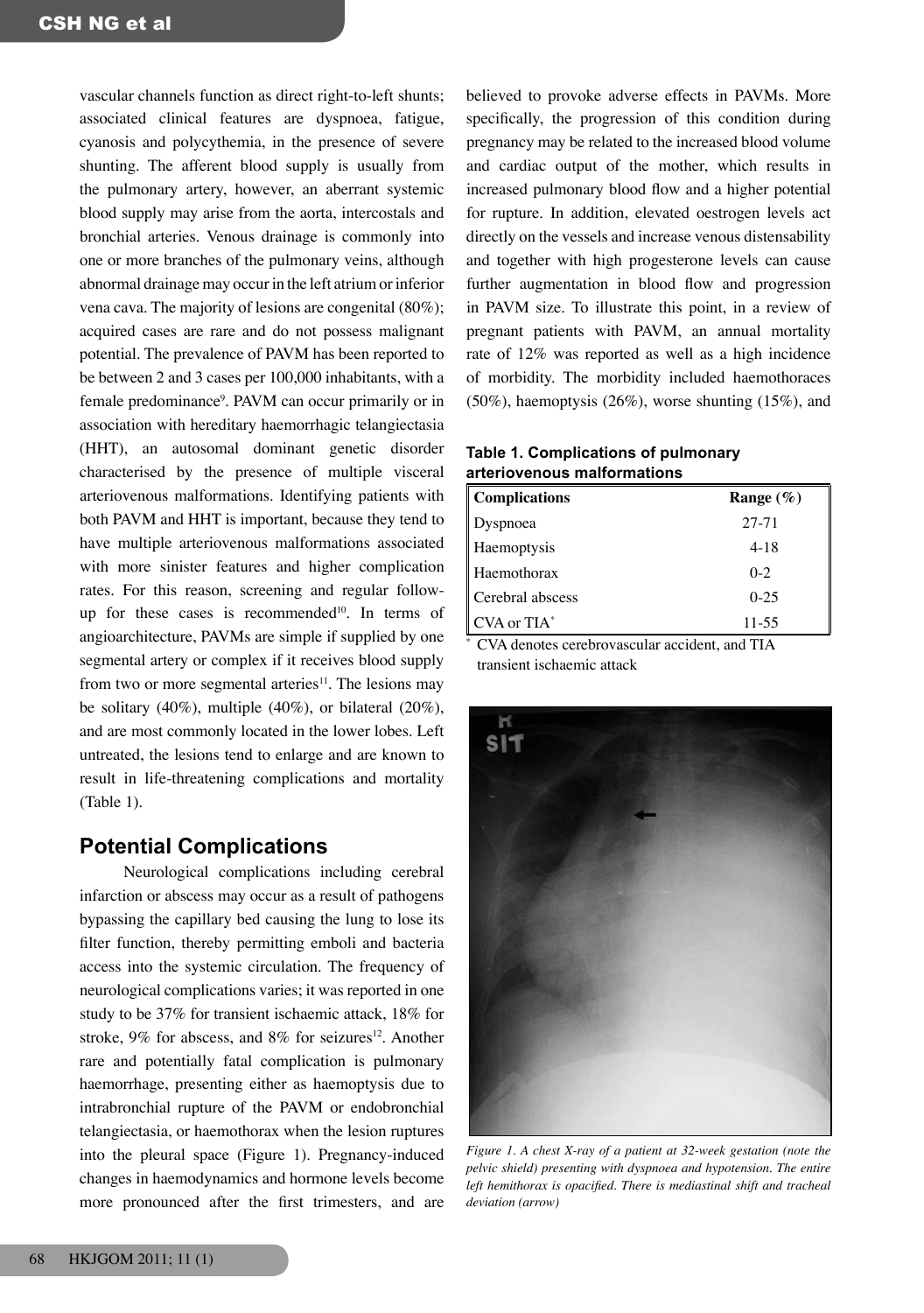stroke (8%). Due to the potential for life-threatening complications, screening of women with PAVMs and HHT is highly recommended for those contemplating pregnancy. Moreover, such women should be offered early treatment in order to prevent progression of the PAVM and potentially fatal complications. Shovlin et  $al<sup>13</sup>$  reported 11 complications in 23 pregnant patients with PAVM who were managed conservatively; six entailed intrapulmonary shunt deterioration, two had fatal haemorrhages, and three endured cerebrovascular accidents. Caution is therefore advised in selecting conservative management, as such a strategy can result in fetal and maternal death.

# **Diagnostic Options**

The appearance of PAVM on chest X-ray is non-specific; more definitive imaging procedures are required to facilitate the diagnosis (Table 2). Computed tomography (CT) or magnetic resonance imaging (MRI) of the chest (Figure 2) is helpful in delineating the exact size, location, and number of lesions. Such information is crucial to planning treatment. As MRI avoids fetal exposure to ionising radiation, it offers an advantage. However, its limited availability, relatively high cost, and requirement of specially trained radiologists to interpret the images pose a challenge. Contrast echocardiography or radionuclide scanning can suggest the presence of right-to-left shunting and are primarily used for screening or post-treatment following up of patients. The role of contrast echocardiography and radionuclide scanning in planning treatment is limited due to poor anatomical definition of the identified lesions. Pulmonary angiography remains the gold standard for diagnosing PAVM and allows the delineation of feeding vessels, which serves as a suitable guide for subsequent embolotherapy. Its disadvantages are that it is invasive, requires special facilities and personnel, is costly, and the exposure to radiation is intense (compared to other imaging procedures). Concerns about fetal exposure to ionising radiation have limited the application of CT, nuclear scanning, and pulmonary angiography in pregnant patients. If facility for MRI is not available, necessary precautions to limit fetal exposure to radiation during CT or angiography (use of abdominal/pelvic shields) should be deployed.

### **Therapeutic Dilemmas**

Although data regarding the natural history of

PAVM are limited, the available literature suggests treatment be offered to all symptomatic patients and those with HHT contemplating pregnancy. Treatment is aimed at improving symptoms associated with shunting and prevention of future complications, but the most appropriate modality to use in pregnancy remains debatable. Use of TCE with detachable balloons or coils to selectively occlude the feeding arteries has been shown to be safe and effective in reducing the risk of

#### **Table 2. Diagnostic modalities for pulmonary arteriovenous malformations**

Non-invasive (ionising) Chest X-ray Chest computed tomography Radionuclide scanning Non-invasive (non-ionising) Transthoracic ultrasound with colour Doppler Contrast echocardiography Chest magnetic resonance imaging Invasive Pulmonary angiography



*Figure 2. A thoracic magnetic resonance image (coronal view) demonstrating the collapsed left lung as a result of haemothorax in a pregnant woman. Note the well-circumscribed high-signal lesion corresponding to the pulmonary arteriovenous malformation located in the left lower lobe (arrow)*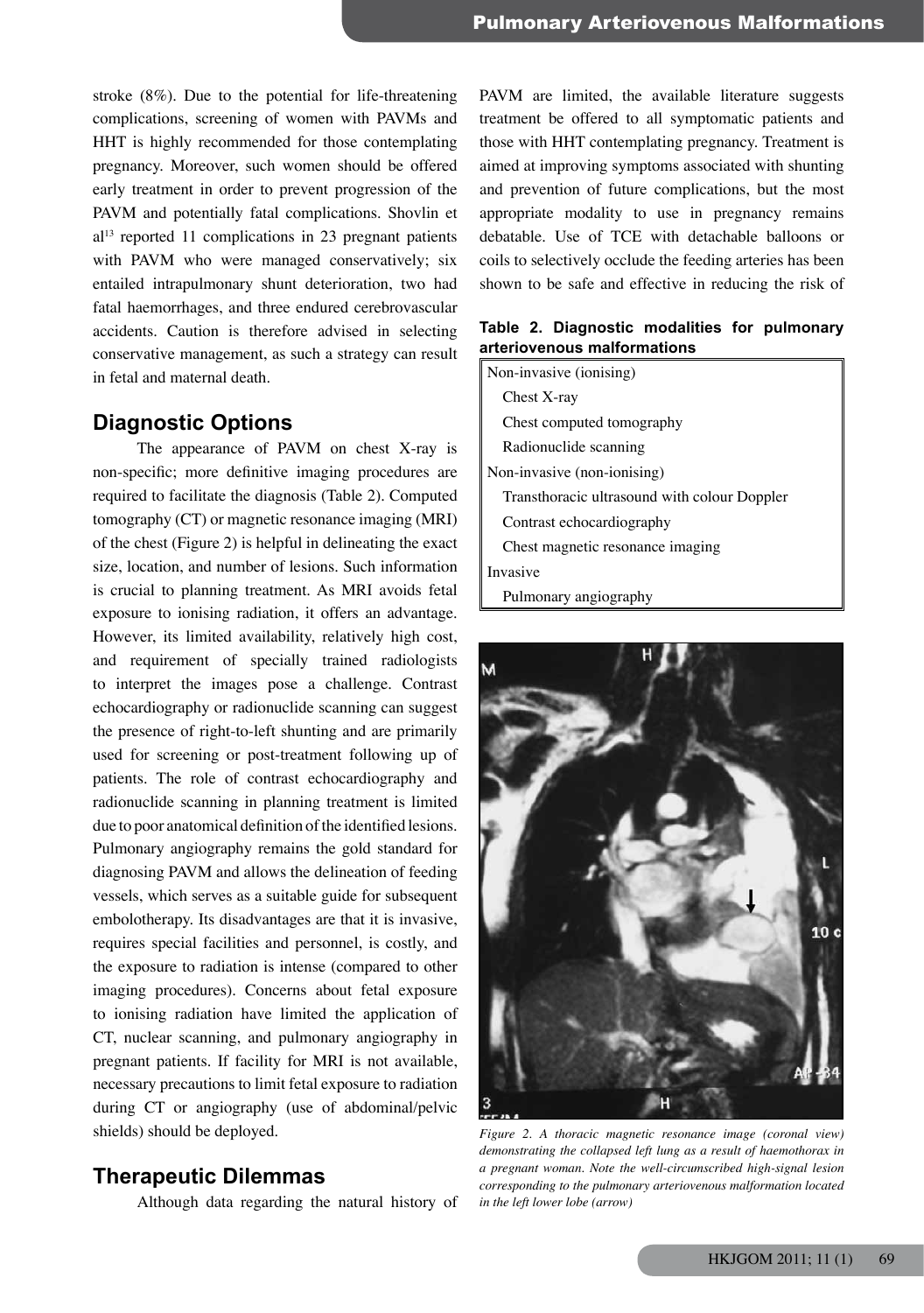complications<sup>12</sup>. It is widely regarded as the treatment of choice for multiple lesions wherein surgical excision would result in sacrifice of a substantial amount of lung tissue, which could be particularly hazardous in patients at high risk from surgery. Notably, successful outcome from TCE depends upon the ability to adequately embolise all feeding vessels, and often requiring several sessions. Concerns have also been raised about the consequences of fetal radiation exposure (spontaneous abortion, teratogenesis, growth retardation, development of malignancies) and the long-term efficacy of the procedure. The time required to accomplish the procedure successfully should also be taken into account, as it is performed under general anaesthesia. According to Gershon et al's report<sup>14</sup> on a prospective series of pregnant patients, for the most part TCE should be an elective procedure, there being only one previous case of emergency embolotherapy in a pregnant PAVM patient with hypoxaemia. Although initial results of embolisation in centres with experience of the procedure yield high success rates in selected cases<sup>15</sup>, long-term follow-up has identified failures, namely: persistence

of PAVMs (15%), recanalisation of the occluded artery  $(10\%)$ , growth of an accessory vessels  $(5\%)$  and interim ischaemic strokes  $(4.4\%)^{16,17}$ . Other complications associated with TCE include: pleurisy  $(31\%)$ , air embolus precipitating angina, bradycardia and device migration with paradoxical embolisation (4%) [Table 3]. Surgery has traditionally been the treatment of choice due to excellent long-term results both in terms of freedom from recurrence and complications<sup>18</sup>. Resection is indicated when embolotherapy is not available or fails and in cases of pulmonary haemorrhage resulting in haemodynamic instability. The extent of pulmonary resection depends on the size, location, and multiplicity of lesions and can range from non-anatomic resections to pneumonectomy (Table  $4$ )<sup>19</sup>. In patients presenting with haemorrhagic complications, surgery is potentially life-saving and the decision to intervene should be made promptly. We advocate the video-assisted thoracic surgery approach, as this permits a less invasive operation than open thoracotomy<sup>20</sup> (Figure 3). In select cases of complex or multiple PAVMs, a hybrid combined transcatheter and surgical approach may allow maximal preservation of

| Study                               | Method <sup>*</sup> | No. of<br>patients | <b>Mean</b> (range)<br>age (years) | patients       | <b>Pregnant</b> Gestation<br>(weeks) | <b>Estimated fetal</b><br>radiation dose (mrad) |  |
|-------------------------------------|---------------------|--------------------|------------------------------------|----------------|--------------------------------------|-------------------------------------------------|--|
| Gershon et al <sup>14</sup> , 2001  | $\rm B/C$           | $\mathcal{I}$      | $28(17-37)$                        |                | $16-36$                              | $<$ 50 to 220                                   |  |
| Saluja et al <sup>15</sup> , 1999   | $\mathcal{C}$       | 82                 | 40                                 | $\overline{0}$ | <b>NA</b>                            | $NA^{\dagger}$                                  |  |
| Andersen et al <sup>16</sup> , 1998 | B/C                 | 12                 | <b>NA</b>                          | $\mathbf{0}$   | <b>NA</b>                            | <b>NA</b>                                       |  |
| Lee et al <sup>17</sup> , 1997      | $\rm B/C$           | 45                 | 41.6                               | $\overline{0}$ | <b>NA</b>                            | <b>NA</b>                                       |  |

**Table 3. Results of embolotherapy for pulmonary arteriovenous malformations**

\* B denotes balloon, and C coil

† NA denotes not applicable

| Table 4. Results of surgery for pulmonary arteriovenous malformations |  |  |
|-----------------------------------------------------------------------|--|--|
|-----------------------------------------------------------------------|--|--|

| <b>Study</b>                      | No. of patients | Mean (range) age<br>(years) | Pregnant<br>patients | <b>Operation (No.)</b>                                                                                 |
|-----------------------------------|-----------------|-----------------------------|----------------------|--------------------------------------------------------------------------------------------------------|
| Pick et al <sup>19</sup> , 1999   | 30              | 37<br>$(18-67)$             |                      | Pneumonectomy (1)<br>Lobectomy (7)<br>Lobectomy+segmentectomy (2)<br>Segmentectomy (7)<br>Wedge $(13)$ |
| Puskas et al <sup>18</sup> , 1993 |                 | 37.5<br>$(15-72)$           |                      | Lobectomy $(4)$<br>Segmentectomy (5)                                                                   |

\* NA denotes not applicable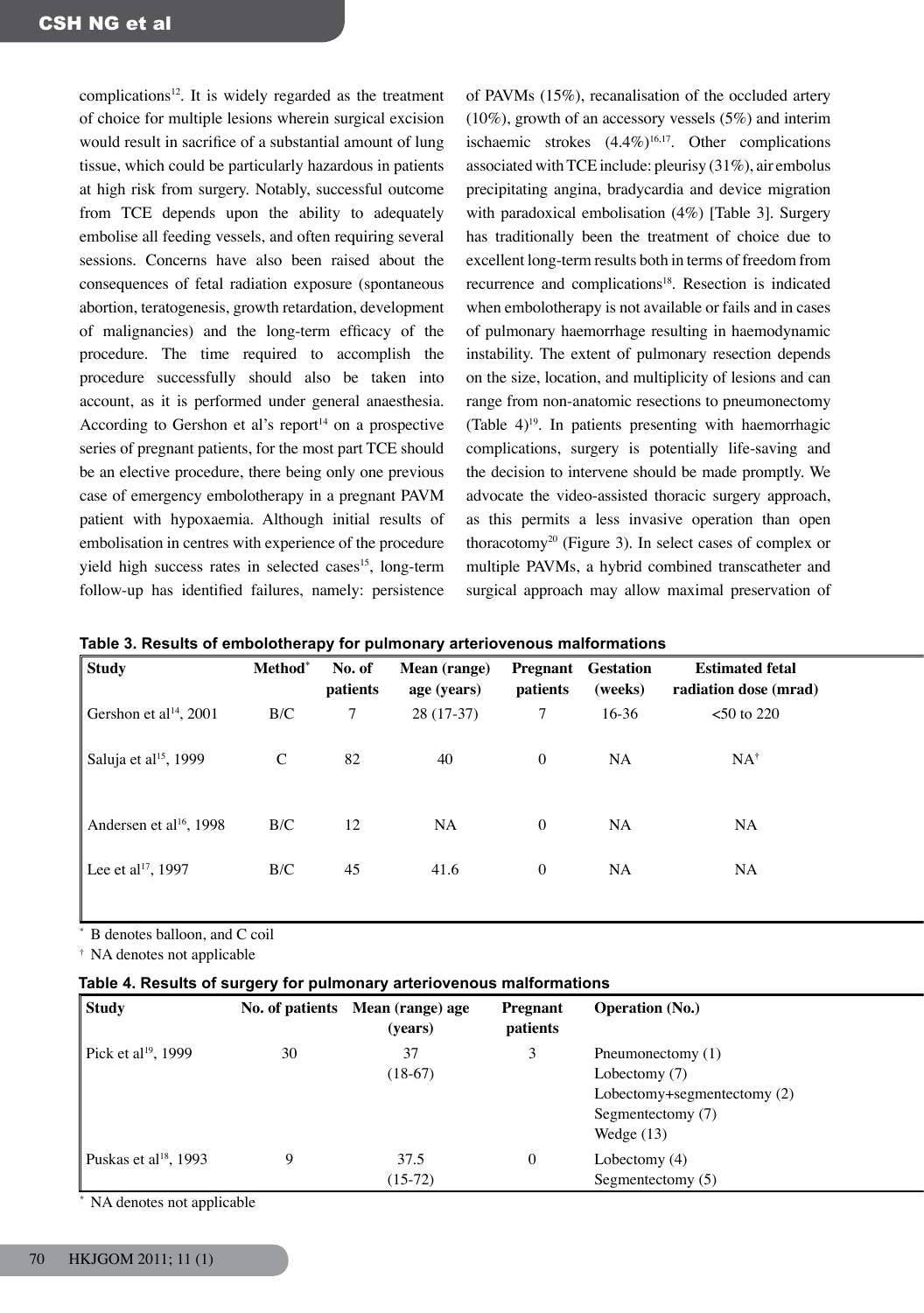

*Figure 3. (a) Video-assisted thoracic surgery for bleeding pulmonary arteriovenous malformation (PAVM) with intra-operative cardiotocography monitoring, and (b) the resected PAVM specimen*

lung parenchyma<sup>21</sup>.

# **Conclusion**

The potential for fatal complications in pregnant patients with PAVMs has been well described. Various modalities are available to aid diagnosis and treatment planning. Prompt treatment should be instituted in order

to prevent catastrophic complications. In centres with the available expertise, TCE is currently the treatment of choice as it is safe and effective. Surgery can be life-saving and is reserved for patients presenting with life-threatening pulmonary haemorrhage or failed TCE. After therapy, regular follow-up should be prescribed to monitor the progress of treatment and to rule out recurrences.

| <b>Complications</b>                                       |      | Success rate $(\%)$ Maternal outcome                               | <b>Fetal outcome</b> | Follow-up (years) |
|------------------------------------------------------------|------|--------------------------------------------------------------------|----------------------|-------------------|
| 2 Pleurisy                                                 | 100  | All healthy and deliver All babies well at NA<br>vaginally at term | 1 year old           |                   |
| 7 Pleurisy<br>8 Air embolus<br>0 Paradoxical embolisation  | 97.6 | <b>NA</b>                                                          | <b>NA</b>            | Up to $3$         |
| 1 Pleurisy<br>1 Fever                                      | 100  | <b>NA</b>                                                          | <b>NA</b>            | <b>NA</b>         |
| 14 Pleurisy<br>1 Air embolus<br>2 Paradoxical embolisation | 84   | <b>NA</b>                                                          | <b>NA</b>            | Up to 5.9         |

|     | Success rate $(\%)$ Surgical complications                                        | Perioperative<br>mortality | Maternal / fetal<br>outcomes | Follow-up (months) |
|-----|-----------------------------------------------------------------------------------|----------------------------|------------------------------|--------------------|
| 93  | 1 Mechanical ventilation<br>1 Haemorrhage and transfusion<br>1 Prolonged air leak | $3\%$                      | NA                           | 30                 |
| 100 | <b>NA</b>                                                                         | <b>NA</b>                  | NA                           | <b>NA</b>          |